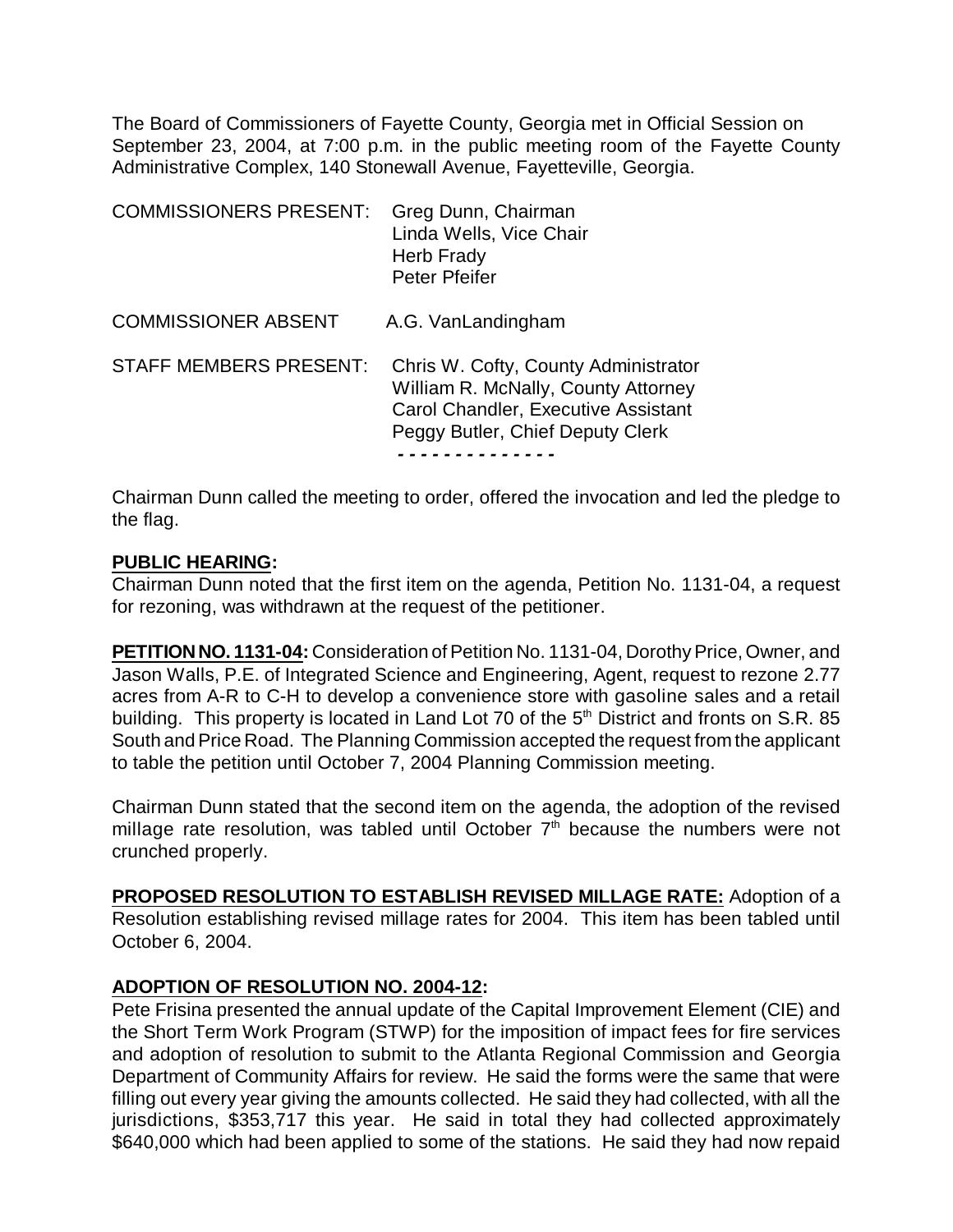themselves for Station One and would apply the money towards the next station on the list.

He said the Short Term Work Program that was included mirrored what was in the Capital Improvement Program.

Mr. Frisina said he wanted to call attention to two items that were included. One was for the Senior Citizens Center. He said that was in the Short Term Work Program last year and this year they included something new. He said he and Chris Venice were contacted by a group that were pursuing a Development Block Grant for a Service Center for children with developmental disabilities. He said Community Development Block Grants had to be sponsored by the County for application. He said these were included in the Short Term Work Program to supplement our application on behalf of the Senior Citizen Services or the Development Disabilities Task Force. He said Lyn Redwood and Jim Steinbach were on this task force. He said they were going to hire a grants person to help them work through that process. He said it could be as early as spring when they would ask the County to sponsor the request.

Chairman Dunn clarified if it was not on this list they would not qualify to apply for a grant. Mr. Frisina said he did not know if they would not qualify, but it definitely helped to already have it in the plan. Chairman Dunn said by being there it did not commit us to any particular strategy or funding mechanism. Mr. Frisina said that was correct.

Mr. Frisina said he needed the Board to adopt this basically in concept and to adopt the resolution to submit this to the ARC and DCA for transmittal.

Chairman Dunn said the first part of this report stated how fire impact fees were collected and spent. He asked Chief Jack Krakeel to give a synopsis of what these fire fees had enabled the County to do.

Chief Krakeel said the original cost of the construction of four fire stations expanded from 2000 to 2002 with a cost of approximately \$3.5 million. He said they received one federal grant for approximately \$500,000 which brought the net to \$3 million. He said approximately \$600,000 of the impact fees had been applied to the construction of those stations. He said there was a pro rata portion of those fees that could be applied to those stations since they represented existing service delivery. He said approximately 2/3 of the total cost of those stations net of the federal grant would be eligible for reimbursement through the application of those impact fees to the capital projects.

Chairman Dunn said the money would have come out of the citizens property taxes if there was not this way to access additional monies from the developers.

Motion was made by Commissioner Wells, seconded by Commissioner Pfeifer, to adopt the Resolution No. 2004-12 as presented. Motion carried 4-0. Commissioner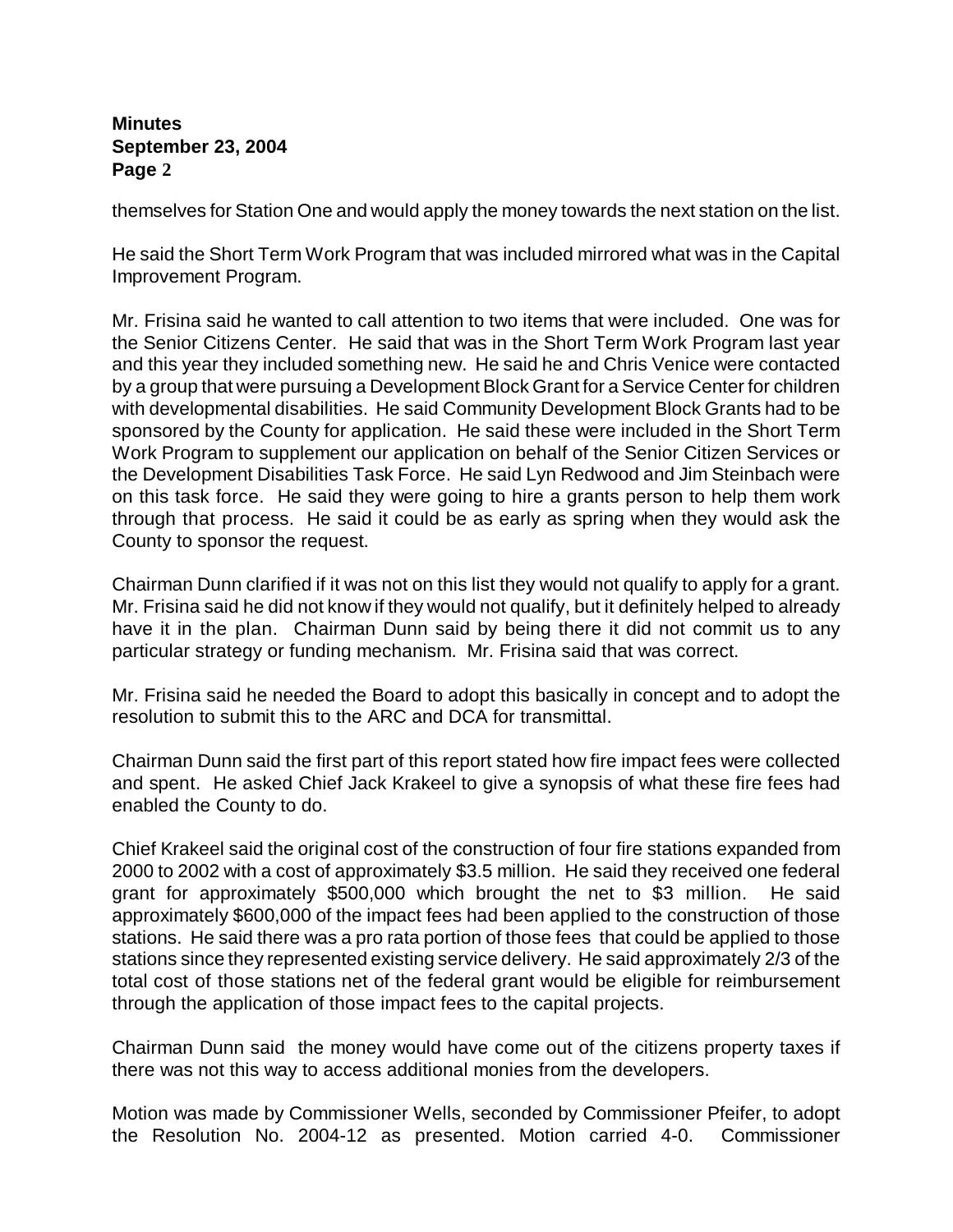VanLandingham was absent. A copy of Resolution No. 2004-12, identified as "Attachment No. 1", follows these minutes and is made an official part hereof.

Mr. Frisina said he wanted to thank the Finance Department for their help in generating these numbers. He said Dennis Davenport was a tremendous help, always on call to answer questions about impact fees.

Chairman Dunn said on an unrelated matter he wanted to thank Pete Frisina for his participation in the Heritage Committee and the dedication of the historical monument at Starr's Mill today. He said Pete, as well as other long time county employees, served on the Heritage Committee and it was great to have these people, in their spare time, try to keep the heritage and the history of the County alive.

**CONSENT AGENDA:** Motion was made by Commissioner Wells, seconded by Commissioner Frady, to approve the Consent Agenda as presented. Motion carried 4-0. Commissioner VanLandingham was absent.

## **ABATEMENT LIST**

Approval of request from the Tax Assessor's Office to approve an abatement list for several businesses and citizens indicating assets not taxable to Fayette County.

### **SHERIFF'S DEPARTMENT TRANSFER OF FUNDS**

Approval of request to transfer funds from the General Budget fund to the Sheriff's Department Vehicle Maintenance Budget Category due to insurance compensation. A copy of the information, identified as "Attachment No. 2", follows these minutes and is made an official part hereof.

# **CONTRACT AWARD TO SOUTHERN LIME**

Approval of request from Purchasing Director Tim Jones to award the annual contract for lime for the Water System to the low bidder, Southern Lime. A copy of the recommendation, identified as "Attachment No. 3", follows these minutes and is made an official part hereof.

### **CONTRACT AWARD ON CHEMICALS**

Approval of request from Purchasing Director Tim Jones to award the annual contract for various chemicals for the Water System to the low bidder for each chemical. A copy of the recommendation, identified as "Attachment No. 4", follows these minutes and is made an official part hereof.

### **CHANGE OF SPECIFICATION TO DUCTILE IRON PIPE**

Approval of request from Tony Parrott, Water System Manager, to change the specifications to Ductile Iron Pipe for water line installations. A copy of the recommendation, identified as "Attachment No. 5", follows these minutes and is made an official part hereof.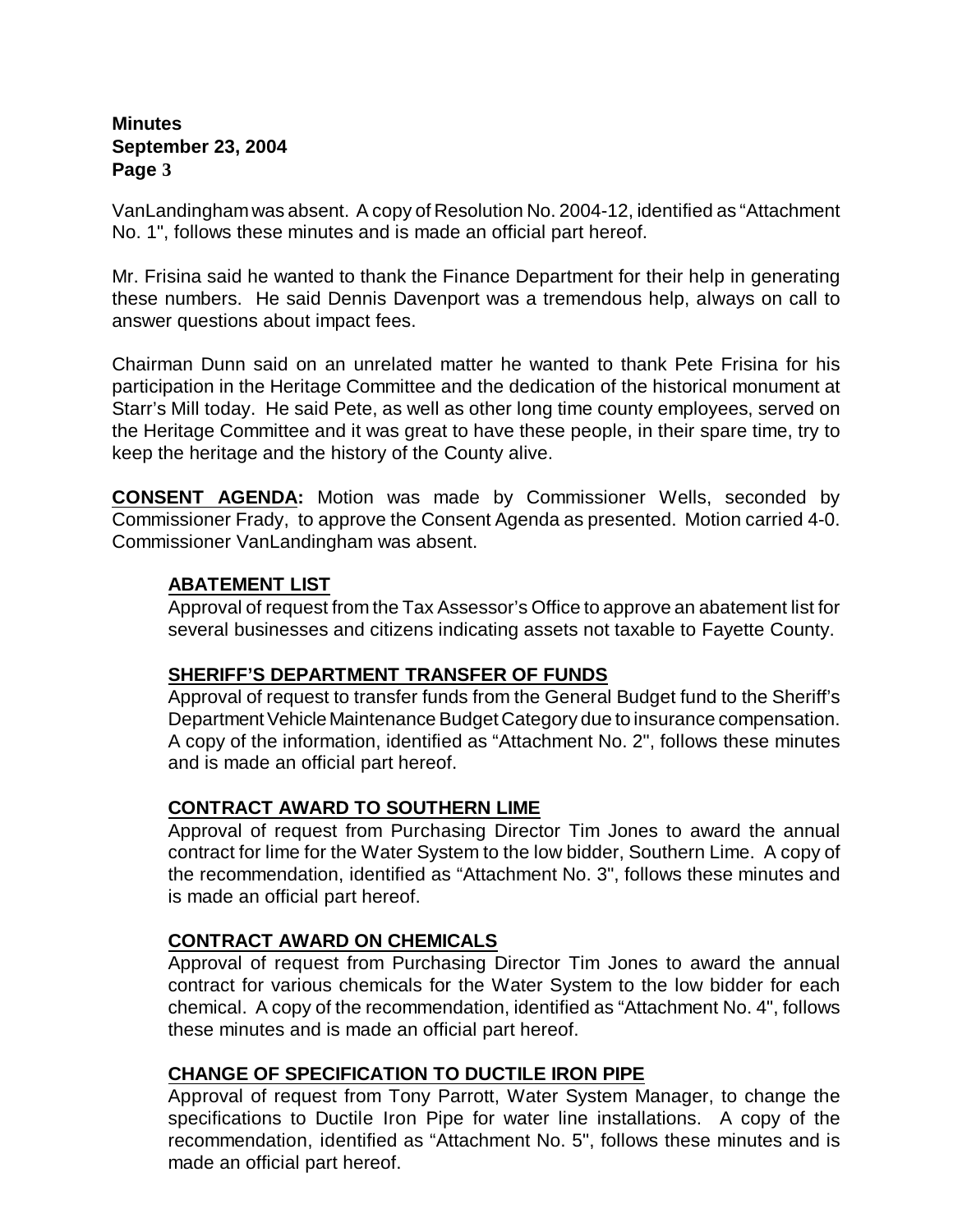## **BOARD OF COMMISSIONERS MEETING MINUTES**

Approval of minutes for Board of Commissioners meetings held on August 26, 2004, September 1, 2004 and September 9, 2004.

### **PUBLIC COMMENT:**

Members of the public are allowed up to five minutes each to address the Board on issues of concern other than those items which are on this evening's agenda.

There was no public comment.

# **STAFF REPORTS:**

**ATTORNEY MCNALLY:** County Attorney Bill McNally requested an Executive Session to discuss one real estate item and two legal items.

**CHAIRMAN DUNN:** Chairman Dunn requested an Executive Session to discuss one legal item.

**EXECUTIVE SESSION:** Motion was made by Commissioner Wells, seconded by Commissioner Frady, to adjourn to Executive Session to discuss one real estate item and three legal items. Motion carried 4-0. Commissioner VanLandingham was absent.

**REAL ESTATE:** Attorney McNally discussed a real estate item with the Board.

The Board took no action on this matter.

**LEGAL:** Attorney McNally advised the Board on a legal matter.

The Board took no action on this matter.

**LEGAL:** Attorney McNally advised the Board on a legal matter.

Motion was made by Commissioner Wells, seconded by Commissioner Frady, for the County Attorney to proceed in this matter. Motion carried 4-0. Commissioner VanLandingham was absent.

**LEGAL:** Chairman Dunn discussed a legal matter with the Board.

The Board took no action on this matter.